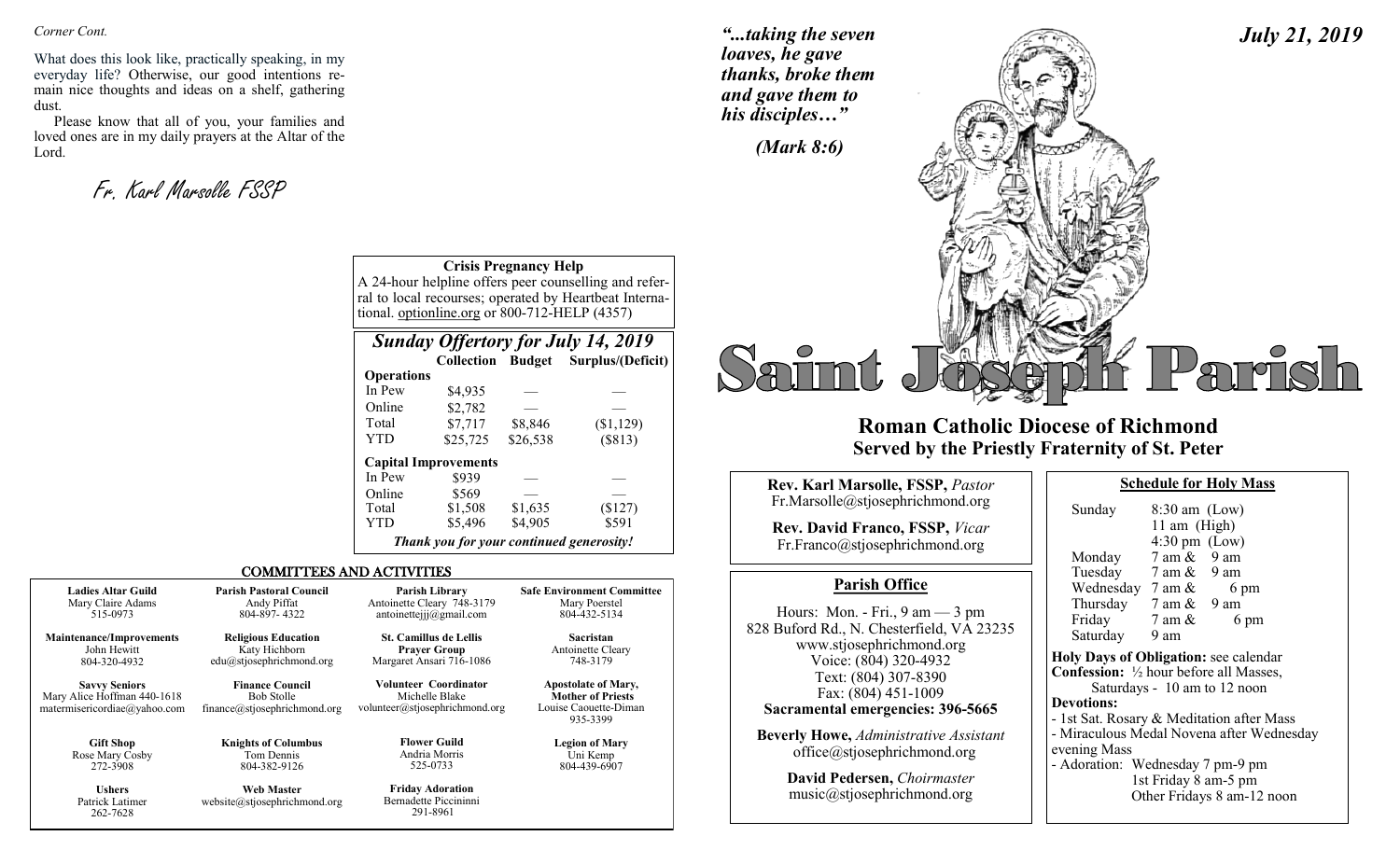#### **Sixth Sunday After Pentecost July 21, 2019**

|                                                                   | <b>MASS SCHEDULE — INTENTIONS — REQUESTED BY</b>                                                         |                                       |
|-------------------------------------------------------------------|----------------------------------------------------------------------------------------------------------|---------------------------------------|
| Sun. July 21<br>6th Sunday<br><b>After Pentecost</b><br>(2nd Cl.) | 8:30 am Albert Beauchesne <sup>†</sup><br>$11 \text{ am}$<br>Pro Populo<br>4:30 pm Celebrant's Intention | AMB                                   |
| Mon. July 22<br>St. Mary Magdalene<br>(3rd Cl.)                   | 7 am Celebrant's Intention<br>9 am Paul Edward Gibson                                                    | RGG                                   |
| Tues. July 23<br>St. Apollinaris (3rd Cl.)                        | 7 am Celebrant's Intention<br>9 am Sara McCarthy +                                                       | MB                                    |
| Wed. July 24<br>Feria (4th Cl.)                                   | 7 am Ken Diman<br>6 pm Si Sung Yun<br>Adoration 7 pm-9 pm                                                | <b>LCD</b><br>SS                      |
| Thurs. July 25<br>St. James the Greater<br>(2nd Cl.)              | 7 am Toni Liberatore<br>9 am Harry Smith +                                                               | MМ<br>RF                              |
| Fri. July 26<br>St. Anne, Mother of<br>the B.V.M. $(2nd Cl.)$     | 7 am Mr. & Mrs. Jeremiah<br>Sanctafamilia<br>Adoration from 8 am-12 noon<br>6 pm Mr. & Mrs. P. Osborne   | PJO<br>PJO                            |
| Sat. July 27<br>Saturday of Our Lady<br>(4th Cl.)                 | 9 am Pearl Levy +                                                                                        | RB                                    |
| Sun. July 28<br>7th Sunday<br><b>After Pentecost</b><br>(2nd Cl.) | 8:30 am Pro Populo<br><b>FSSP</b><br>11 am<br>4:30 pm Mrs. Angelina<br>Cirillo <sup>+</sup>              | $\overline{\phantom{0}}$<br>AR<br>LRH |
| Mon. July 29<br>St. Martha (3rd Cl.)                              | 7 am Celebrant's Intention<br>9 am Frs. Marsolle & Franco                                                | EMD                                   |
| Tues. July 30<br>Feria (4th Cl.)                                  | 7 am Celebrant's Intention<br>9 am St. Camillus Prayer<br>Group                                          | JG                                    |
| Wed. July 31<br>St. Ignatius Loyola<br>(3rd Cl.)                  | 7 am Sue Kirkland +<br>6 pm Fr. Novokowsky<br>Adoration 7 pm-9 pm                                        | TF<br>CP                              |
| <b>Thurs. August 1</b><br>St. Peter in Chains<br>(3rd Cl.)        | 7 am Maria Liberatore<br>9 am Maria                                                                      | ML<br>DL                              |
| Fri. August 2<br>St. Alphonsus<br>Liguori (3rd Cl.)               | 7 am Elizabeth Waters<br>Adoration from 8 am-5 pm<br>6 pm Priests, Vocations, &<br>Seminarians           | LA<br>KLD                             |
| Sat. August 3<br>Saturday of Our Lady<br>(4th Cl.)                | 9 am Alice Marie & Connie<br>Constantine <sup>†</sup>                                                    | MAH                                   |

#### **Prayer Intentions**

Monique Diman, Clarence Proffitt, Connie Hoffman, Margaret Stacy, Joyce Matte, Renu Brennan, Rachel Bisson, Joanne Burchell, Linda Bishop, Cathy Dickson, Brenda Baldwin, Ruth Zacharias, George Jay, Louise Caouette-Diman, Gerald Thomas, Angela Thomas, Justine Madigan, Rhonda McCoy, Mary Wilhelm, Edward Horgan III, The D'Aconti Family, Tom Osborne, Andrew Priddy, Dorothy McKinley, The Patrowicz Family, Joe Bush, Natalie McNiel, Charles Furlough, Ed Peters, Angela Rhys-Sonnenschein, Bob Martin, Patricia Willard, Elizabeth Storm, Jeanette LaPaglia, Cathy Van Pelt, Barbara Reith, Diane Hayes, Gerard Lajoie, Kathleen Stells, Julie Trexler, Theresa Trexler, Dick and Nan Wray, Mary Zacharias, Suki & Beau Simpson, Maryann McLaughlin, Ann Horgan.

#### *In your charity, please remember the repose of the souls of all the faithful departed.* **Requiescant in pace.**

**Parish Office Closed Thursday, 25 July**

**Treasure Swap—TODAY**  Stop by Fr. Adrian Hall today, Sun., July 21 and find your treasure! All items are free.

**Knights of Columbus Ice Cream Social** Sun, 28 July, Fr. Adrian Hall, after both morning Masses. \$1/scoop. Proceeds to benefit Christian Refugees in Iraq.

#### **Area Under Surveillance**

As we announced in the Fall of 2017, we are, at long last, installing security cameras throughout the property to monitor sensitive areas of the building. Please be aware that several cameras are already operational in places such as the sacristy and office vestibule.

### **July 21—**Treasure Swap **July 25—**Parish Office Closed **July 27—**Savvy Seniors Activity **July 28—**K of C Ice Cream Social **July 31—**Feeding the Hungry

**Feeding the Hungry at St. Peter's—Wed. 31 July** Volunteers needed. Please see the insert & the bulletin board in Fr. Adrian Hall for details.

#### **Savvy Seniors Activity—Sat. 27 July**

Come to Fr. Adrian Hall after 9 am Mass to see the movie "St. Philip Neri: I Prefer Heaven." Popcorn, soda, & lunch provided. Free will donation gratefully appreciated. **RSVP:** matermisericordiae@yahoo.com or (804) 440-1618

#### **St. Bernadette Fund Parishioners Helping Parishioners**

St. Bernadette's family fell on hard times and were forced to live in accommodations considered too unhealthy for prisoners. Economic prosperity is only partially within our control. Gifts from this fund are made anonymously to parishioner families whose need is manifested in some way to the pastor. Disbursements are never made to individuals, but rather to cover expenses, i.e. a gas or water bill. Donations can be made using the Supplemental Envelopes; please clearly mark them "St. Bernadette Fund" and put them in the collection basket.

#### **Apostolate of Mary, Mother of Priests**

Every 3rd Saturday of the month this apostolate attends the 9 am Mass and then stays in the church to pray for vocations, priests, and seminarians. For info call Louise Caouette-Diman (804) 935-3399

# **Pastor's Corner**



#### Dear Faithful,

St. John Vianney said [I am paraphrasing] that the very first moment of the day is crucial. If the devil owns that first moment, it is easy for him to get the rest of the day. St. Francis de Sales says our morning offering should be brief but full of fervor- a raising of the heart to God- and it should never ever be missed. Then, throughout the day, one can renew this giving, even in a few seconds, here and there and hopefully very often.

These two saints give us very practical advice in order to advance further in our relationship with Christ. In monastic life for instance, once the monk gets up, he is to be on his knees facing his crucifix and offering himself. He then proceeds to make his bed as well as he can as his first "work" of the day. The idea is that it is setting a tone for the rest of the day.

In spiritual life, to make any progress, things must be practical. One of the first realities is that, like any relationship, it takes time. Time management is essential. St. Teresa of Avila would be noticed smiling every time the clock sounded at the hour mark. When asked why, she answered that she was an hour closer to meeting her loving Savior. Time is something we will never get back. So, do we sit down with Our Lord on a regular basis, in front of the tabernacle if we can, and practically "map out" a structure to our days and especially dealing with the people the Lord has given us? He said: "Without me you can do nothing," and also: "If you are weary and burdened, come to me, I will give you rest." This act of going to Him is called our prayer life- and its regularity is essential [Everyday!]. Do I ever get to the end of a day and realize that the rosary, spiritual reading or my prayer sessions with the Lord went by the wayside? And yet how many minutes or hours were wasted on television shows or idly browsing the internet? If my life could be made into a caricature, what priority would it spell out?

Our Lord tells us: "Seek first the Kingdom of heaven, and all else will be given you". May this be a very practical reality for us. Let us take time daily and map it out with Our Lord- what's the plan? St. John tells us: "My little children, let us not love in word, nor in tongue, but in deed, and in truth." In other words: